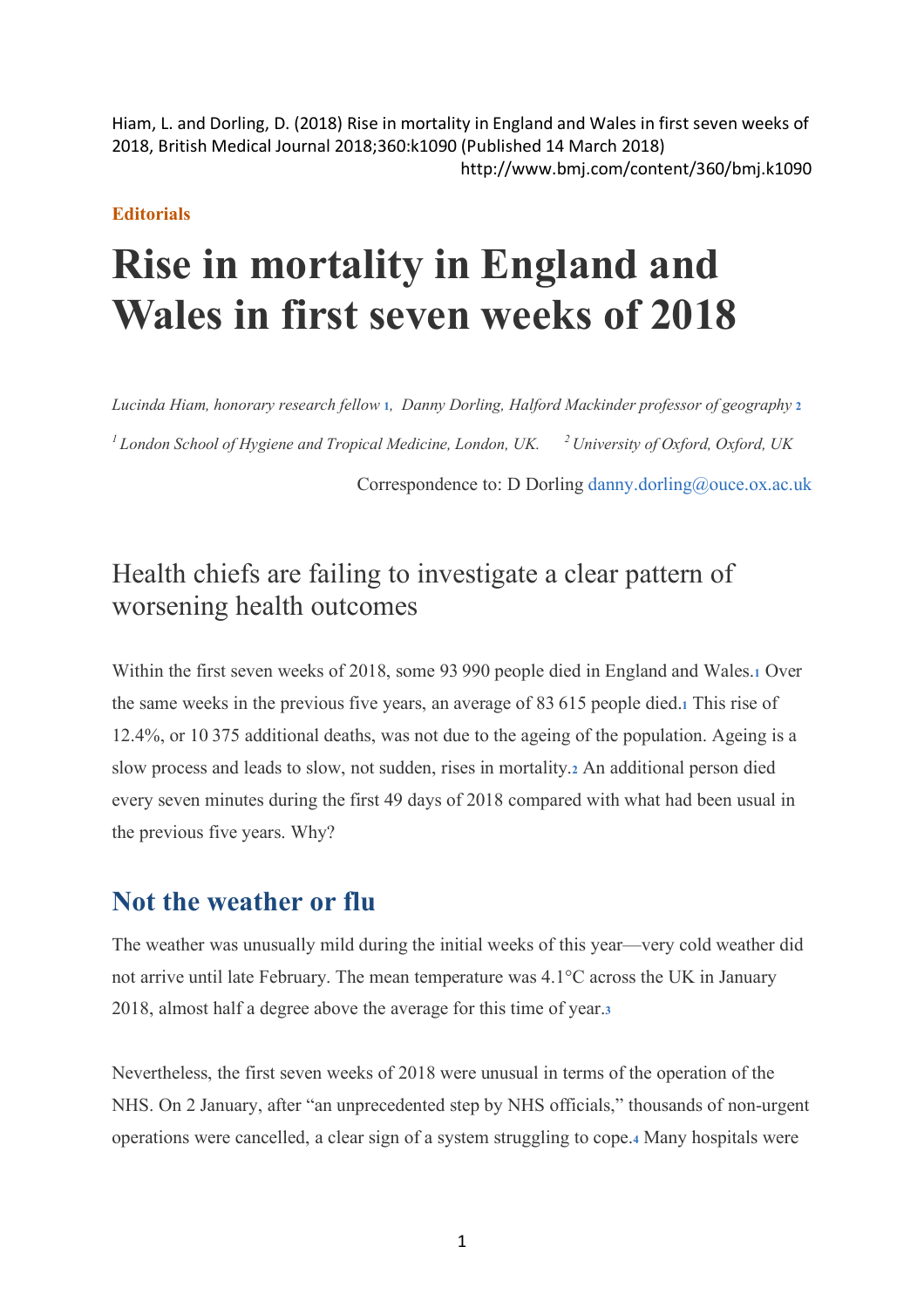already at or beyond their safe working levels, "with high numbers of frail patients stuck on wards for want of social care,"**<sup>4</sup>** and a rise in influenza cases had begun.

The proportion of deaths in the first seven weeks of 2018 caused by respiratory disease was 18.7%. This includes all deaths for which influenza or pneumonia was identified as the underlying cause and compares with 18.3% for the same period in 2017, 15.8% in 2016, 19.5% in 2015, 14.9% in 2014, and 17.9% in 2013. In short, mortality due to the large group of causes that include influenza was not unusually high. Whatever the key reasons are, they do not include an unusual influenza epidemic.

By the seventh week of 2018, there had already been three weeks when more people had died in England and Wales than during the worst single week of 2017 (**fig 1**). In four of the first seven weeks of 2018, more people died than in the worst week of 2016 or 2014. To date only two weeks in 2015 have been worse than their corresponding week in 2018.<sup>1</sup>

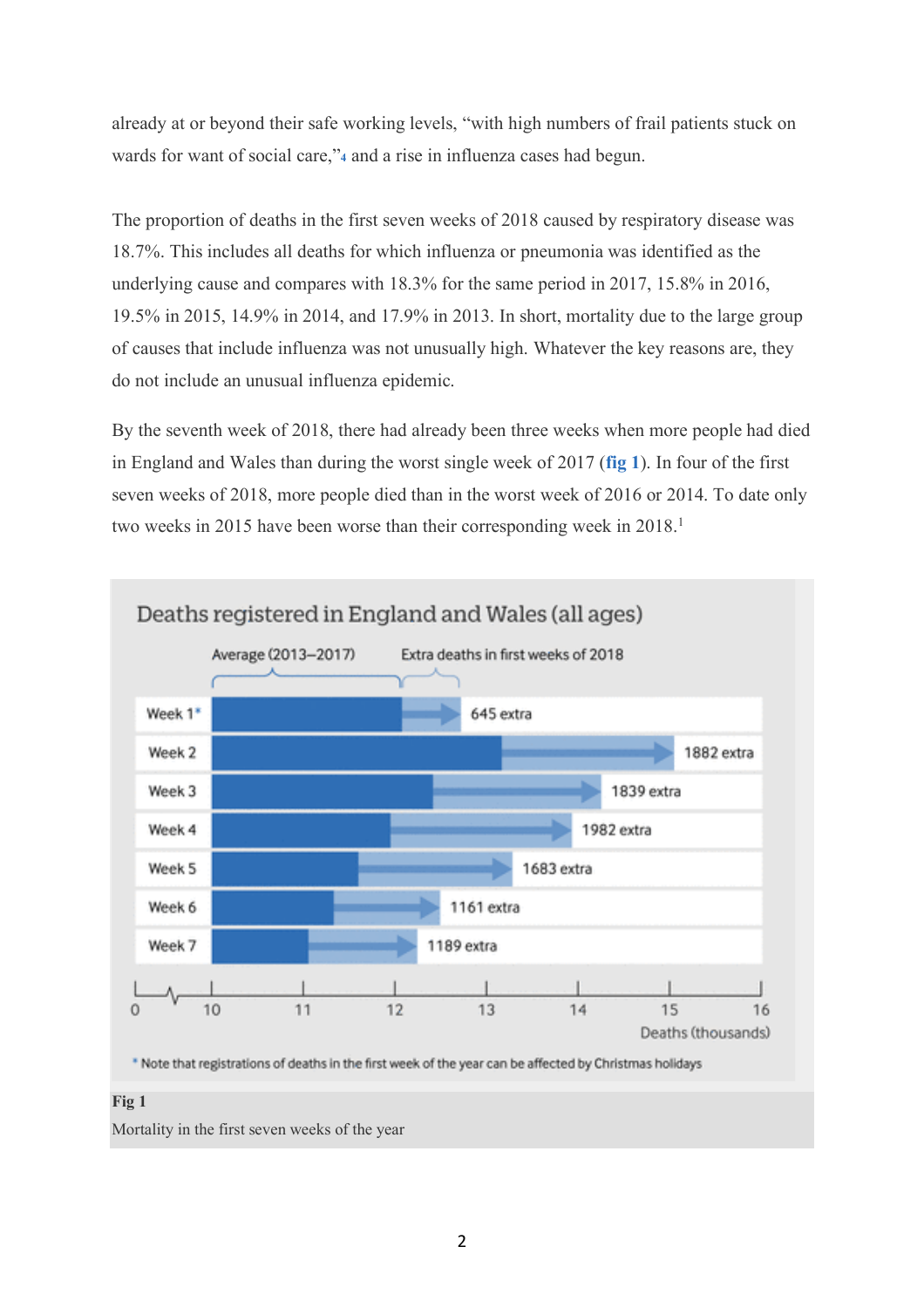The past five years have been challenging in terms of health outcomes in the UK.**<sup>5</sup>** Spending on health and social care year on year has increased at a much slower rate than in previous years.**<sup>6</sup>** Outcomes on many indicators have deteriorated, including a rapid recent increase in the numbers of deaths among mental health patients being looked after in care in England and Wales.**<sup>7</sup>**

### **Reduced life expectancy**

We know that the Office for National Statistics in the past 12 months reduced its estimate of future life expectancy for both men and women in the UK by almost a year and, in doing so, has estimated that more than a million lives will now end earlier than expected.**<sup>8</sup>** We also learnt within the past year that mortality in infants born into the poorest families in the UK has risen substantially since 2011.**<sup>9</sup>** All this emerged before the most recent weekly mortality figures were released.**<sup>1</sup>**

In 2013, official comments on the rise in deaths for some age groups and geographical groups suggested ageing, influenza, and cold weather as the main culprits for adverse changes seen then.**<sup>10</sup>** That was disputed at the time, and three years on from 2015—in which the increase year on year was the worst since at least the 1960s**11**—a clear lack of consensus remains. No official explanation has been forthcoming for death rates continuing to be so high relative to expectations from previous trends.**<sup>12</sup>** Mortality has continued to improve in all other European countries between 2010 and 2015, most quickly in Norway and Finland, more slowly in some other countries.**<sup>13</sup>**

We and others have already called for an urgent investigation by the House of Commons health select committee.**<sup>14</sup>** We did this because the Department of Health and Social Care is not taking the slowdown in improvements in mortality seriously. The figures for this year make the case for an investigation both stronger and more urgent with each passing day.